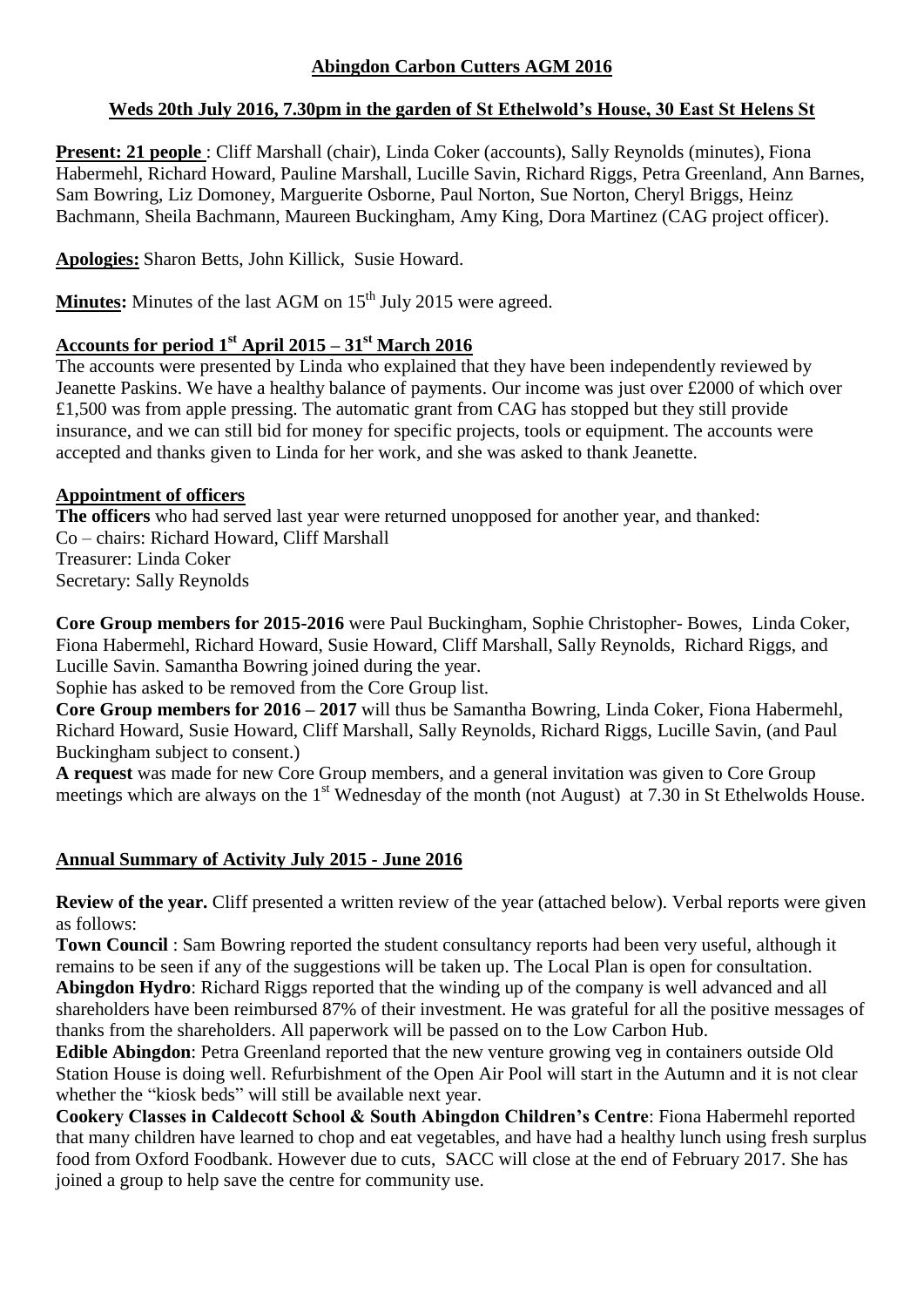**Bee Beds:** Pauline reported that the annuals are in their  $4<sup>th</sup>$  year and the perennials in their  $3<sup>rd</sup>$  and there has been no vandalism. More help would be appreciated with watering although a new volunteer, Rachel Kenneil, is now watering twice weekly.

#### **Priorities & Activities for 2015-16**

A brainstorm of ideas for the coming year produced the following, in no particular order:

- **Abbey Meadow Development.** Find out what will happen to the kiosk beds and contact the relevant councillor to ensure that we are offered alternative growing space if needed.
- **Measuring our energy use.** Offer Smart meters to local residents.
- **Lifestyle changes.** Promote reductions in energy and water use in the home. Help people understand their water bills.
- **Food Miles.** Influence supermarkets to sell local produce.
- **Work with schools to grow veg.** Dora reported that CAG is promoting work in schools currently and would like to know of interested CAGs. We felt it might be difficult to introduce into schools without an enthusiastic champion among the teachers.
- **Harvesting unwanted apples.** Ask members to report any apple trees with fruit that is not being harvested.
- **Edible Abingdon beds elsewhere in town?** Offer Edible Abingdon veg beds in the army quarters in Shippon. Rachel de Thame had a project growing flowers with army wives in Didcot Barracks. We would need a local contact, perhaps via the chaplain.
- **Rehoming rescued chickens.** These make good pets and can also provide eggs.
- **South Abingdon Children's Centre.** Support the move for a community centre there.
- **Student Consultancy.** Ask a new team of students to help with energy reduction in the Guildhall.

#### **Date of Next Core Group Meeting:** Weds 7th Sept, 7.30pm at St Ethelwolds. **Next AGM - 3 rd Wednesday in July 2016: Weds 19th July 2017**

Meeting closed at 9pm and was followed by a walking tour of the Abbey Meadow, taking in the "Bee Beds" (annual and perennial), Edible Abingdon's Veg beds, and the Wildflower Meadow.

Attachments below:

- 1. Abingdon Carbon Cutters Annual Summary of Activity July 2015-June 2016
- 2. ACC accounts inc-exp 1 April 2015 31 March 2016





#### Abingdon Carbon Cutters Annual Summary of Activity July 2015-June 2016

It is good to be able to report that, in addition to ongoing activities in the well established areas of our work, significant advances have been made with regard to our progress as a town in transition. In January we were able to provide support and encouragement to Town Councillors when they successfully persuaded the council to adopt a policy which committed the Council to 'reduce carbon emissions by 20% by 2020' and 'aim to become carbon neutral by 2030….' This decision by the Council is a very welcome first step for the town in achieving an energy descent plan – one of the key aims of a Transition town.

Two new initiatives have developed linked to this Town Council resolution. The Town Council established an Environment Working Group to take forward the implementation of the resolution and a member of ACC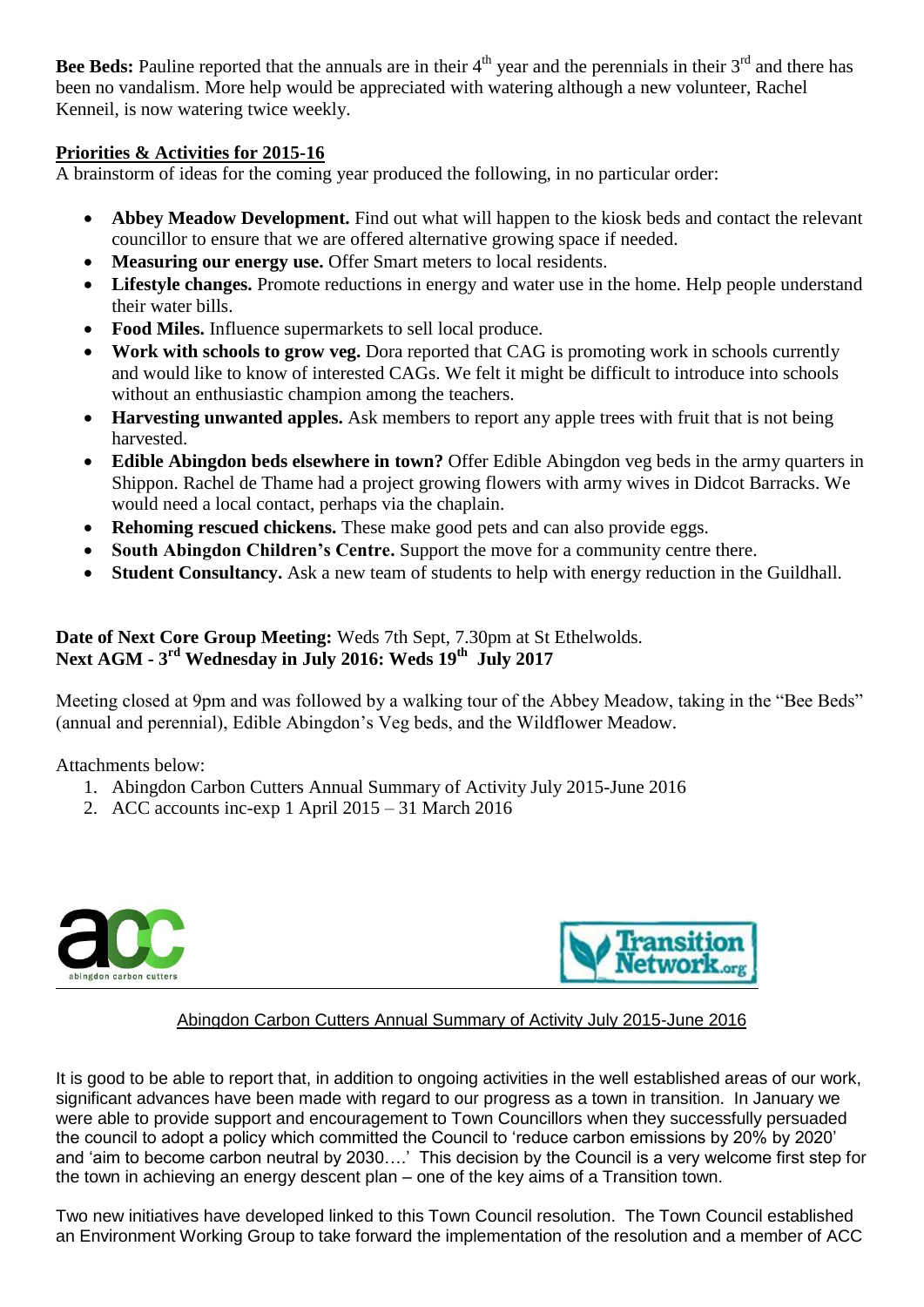has been co-opted onto this group. As the resolution was being adopted ACC were engaging a Student Consultancy Team from Oxford University to research the measurement and reduction of Abingdon's Carbon Footprint with particular reference to the Council's energy usage. The report of the Student Consultancy Team (SCT) was well received in March by the Working Group and two further SCT were engaged. One SCT was to specifically research ways in which the carbon emissions of the activities of the Town Council could be reduced. The other SCT was to focus on strategies for estimating the carbon footprint of various sectors of the Abingdon community. Both SCT reported back at a meeting of ACC on  $15<sup>th</sup>$  June with very useful findings which will:

- a) feed into the Town's Working Group's deliberations
- b) provide valuable suggestions on where the key foci should be to achieve reduction in carbon emissions across the community.

One immediate outcome from these consultancy reports has been the decision to seek further SCT to help us take forward this energy descent work.

Unfortunately whilst making this progress with the Town Council and mapping out town-wide strategies for carbon footprint reduction, it was very disappointing to receive the news that the Abingdon Hydro Project would not be able to go ahead. Despite the strong support of Councils and of hundreds of shareholders, when the tenders for construction were received the sums required were well in excess of working assumptions and made the whole project financially unviable. The project had been developed by key members of ACC and other directors who all deserve a great vote of thanks for all their hard and detailed work. Hopefully we will be able to make use of their acquired expertise in other projects in the future. ACC has also now become a community shareholder in the Low Carbon Hub Community Interest Company which will enable us to bid for project funding from the profits fund arising from the LCH solar energy schemes.

The other strands of ACC activities have developed well during the year. The Wild Flower maze, the two Bee Beds and the Edible Abingdon Plot in the Abbey Meadow were all successful and well received by the public. A notable extension of this work has been the installation of a container-based vegetable growing plot in the grounds of Old Station House Care Home showing how food crops can be grown in ways which do not require a garden or allotment. Apple pressing was again a major focus of activities in the autumn with two sets of pressing equipment in intensive use for over two months. As a result 11,512 litres of juice were pressed, 53 different people hired the press, approx 5 of which were for community events, and £1569 was raised. Work with the South Abingdon Children's Centre and Caldecott School has continued during the year, the meadow is flourishing and the January Wassail was much enjoyed by all who joined in. Planning has now started for the development of work in South Abingdon in the future after the closure of SACC in March 2017.

Once again our activities have been a enhanced by support from members of Green Gym, Abingdon Horticultural Society and Larkmead Foundation Learning Garden team. Monthly meetings continued to attract a varying audience with topics including: Particulart: The Art of Knitting, Chemistry and Gentle Protest, Building Energy Efficiency, the City Dark film, Getting the Best from Raised Beds, Vale of White Horse Council officers explaining how the Vale has reduced its carbon emissions and hearing about the Buzz Tour visiting projects across the country. Through meetings and the other activities of the group this year we have increased our contact group by a further 10%, the number signed up now is 436. As ever, the officers are very grateful for the hard work and support of the members of the core group who meet on the first Wednesday of each month to plan activities and the wider group of other members who are involved in looking after the bee beds, the Wild Flower maze, Edible Abingdon beds, Caldecott Meadow, working with SACC and Caldecott School, etc. We are particularly grateful this year for the efforts of the three student teams from Oxford University in providing such well-focused and useful consultancy reports.

Cliff Marshall July 2016

Officers for the year 2015-16: Co – chairs: Richard Howard, Cliff Marshall Treasurer: Linda Coker Secretary: Sally Reynolds